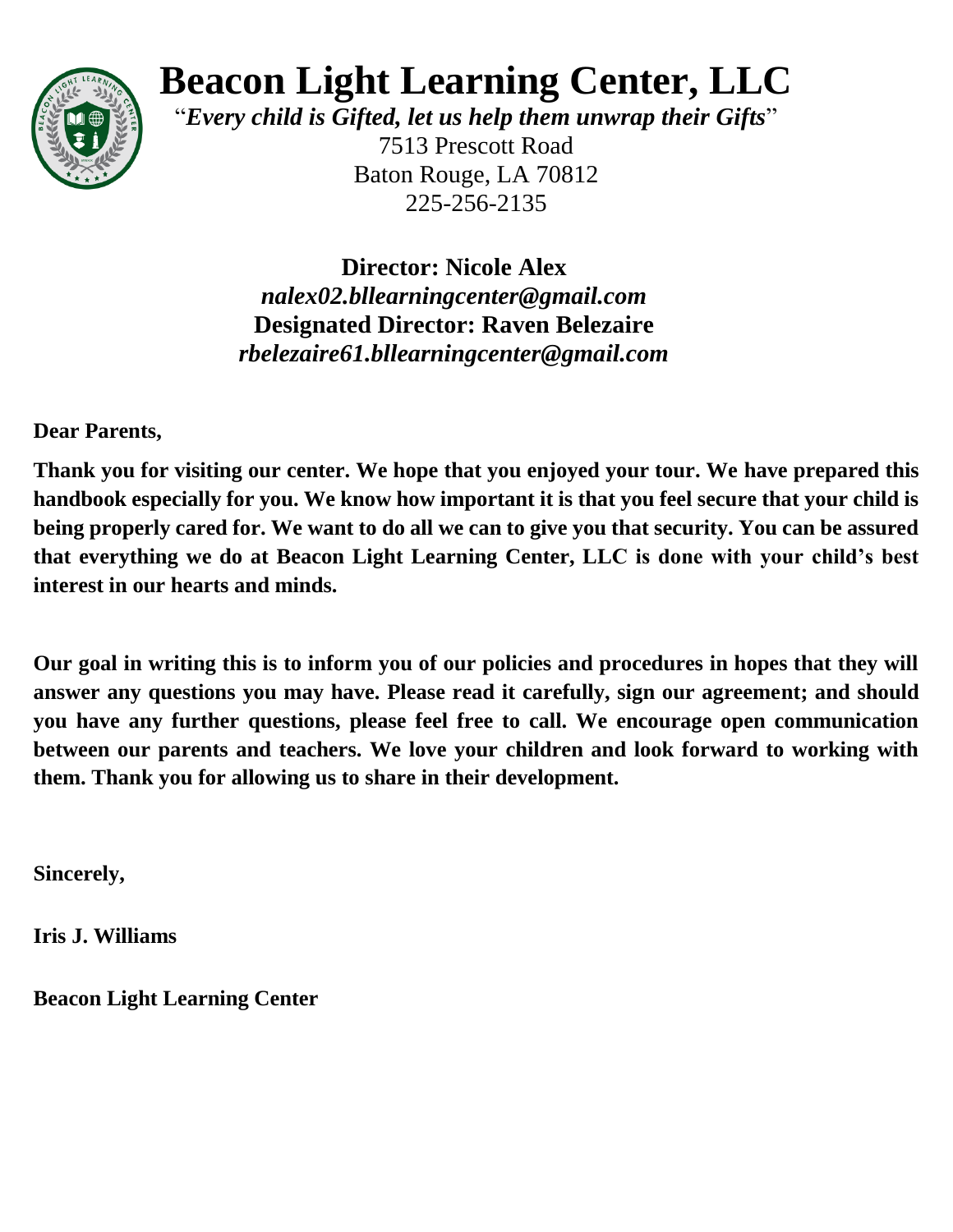# Beacon Light Learning Center

#### **Registration Fees**

A registration fee of \$75.00 per child is due and payable at the time of enrollment. Registration fees are non-refundable.

A curriculum fee of \$75.00 is due and payable each year and every year thereafter for all ages. We use Frog Street Curriculum, which is a Tier 1 curriculum as designated by the Department of Education for the state of Louisiana. Tier 1 is the highest level of curriculum available for preschools.

#### **Weekly Tuition Fee Schedule**

| One Year Old                    | \$195.00 per Week with childcare                    |
|---------------------------------|-----------------------------------------------------|
| One Year Old                    | \$160.00 per Week without childcare                 |
| Two-Year-Old and Three-Year-Old | \$175.00 per Week with childcare                    |
| Two-Year-Old and Three-Year-Old | \$150.00 per Week without childcare (potty trained) |
| Four-Year-Old                   | $$140.00$ per Week                                  |

**Our rates are based on a nine-hour day. Any day that your child attends more than nine hours your account will be charged two extra dollars. No discount is allowed for illness or holidays. Full weekly tuition is due as long as the child remains enrolled.**

#### **Multiple Children Discount**

Multiple Children Full Time:

The First Child Is at Regular Price The Second and Third Child receive a 10% Discount. Discounts are only available to families whose accounts are current.

# **Vacation Week**

After twelve (12) consecutive months with Beacon Light Learning Center, each child is allowed a free tuition week for vacations, etc. each year. Request for this free week must be turned into the office in writing two (2) weeks before the time it is to be taken. The free tuition week does not carry over from year to year.

#### Penalty Fees

Tuition is payable in ADVANCE, either weekly, bi-weekly or monthly. Accounts not paid in full by Tuesday afternoon of each week will be charged a \$10.00 late fee. All accounts must be paid in full no later than Friday morning of each week. If accounts are not paid within the week after payment is due your child will not be accepted into the center the following Monday.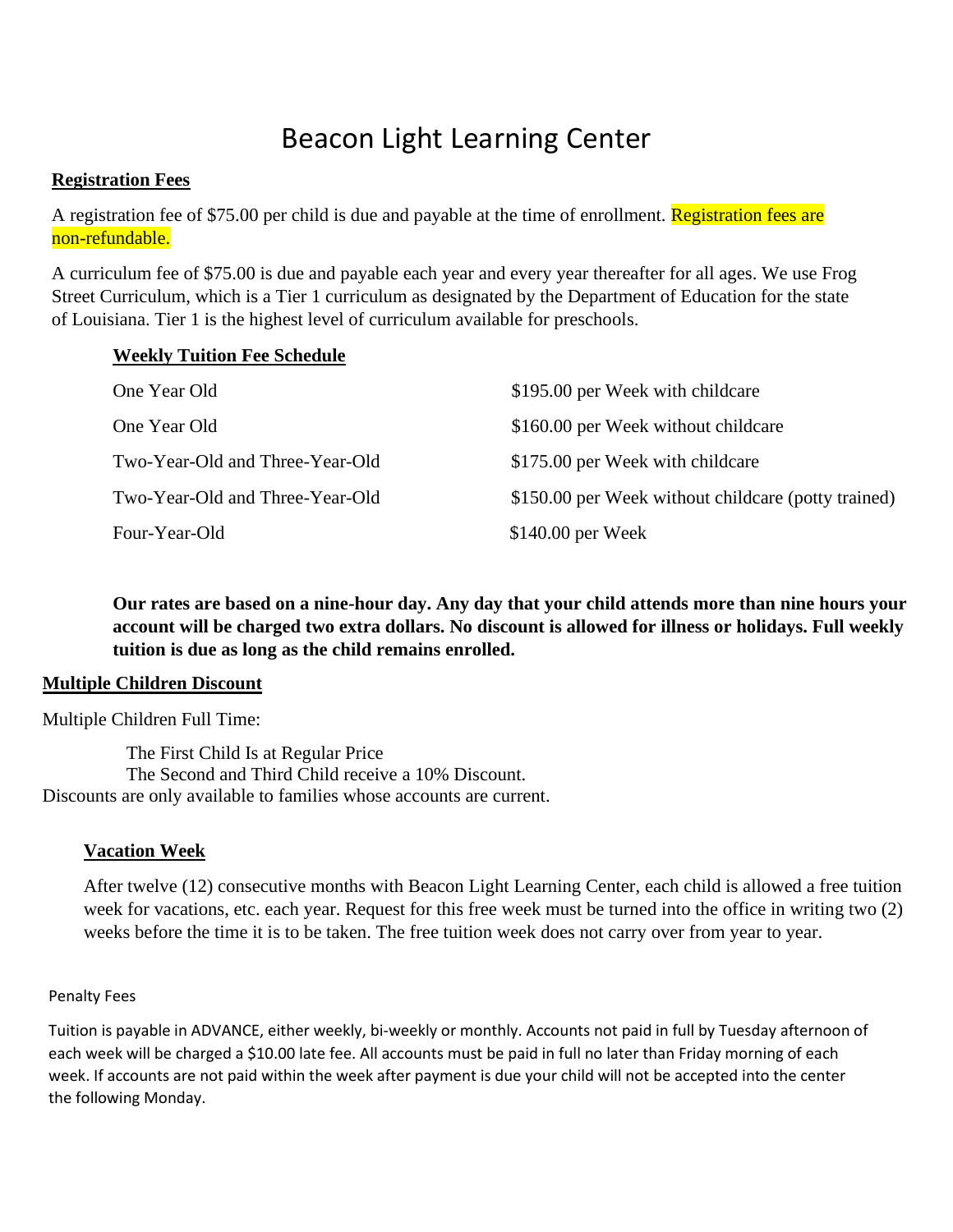# **Biting Policy**

#### If a child bites during the day, the policy is as follows:

If the child who is bitten has an open wound from a bite it will be cleaned with antiseptic and the parent will be n the efficient who is one

**Payments** For the child who bites:

 $T_{\rm eff}^{\rm eff}$  or money or money or money or money or money orders payable to Beacon Light Learning payable to Beacon Light Learning payable to Beacon Light Learning payable to Beacon Light Learning payable to Beacon Light First Incident in a day- The child will get a Written notice and the parent will have to sign It.

\*If biting continues disciplinary actions will be taken.

#### $\mathbf{D}_{\text{chaviour}}$  Monogoment (Discipline Delicy complete and returned to the director before the entry **Behavior Management/Discipline Policy**

The child's age, intelligence, emotional makeup, and his past experience should be considered when re-directing and the child's age, intelligence, emotional makeup, and his past experience should be considered when re-dire guiding the child's behavior. Discipline is a form of guidance and shall be constructive. Its purpose is to help the child to learn social development.

Children need patience and understanding if they are going to develop great social skills, which make for good 4. A Permission Form for Emergency Medical Care and his ability to profit from it depend largely upon his feelings that he is liked and accepted. The behavior leaders. Discipline should be fair and consistent, and every effort should be made to help the child see it as such. Encouragement and praise of good behavior are more effective than punishment. The child's acceptance of discipline management policy shall prohibit children from being subject to any of the following:

**Withdrawal from Center** pinching, exposure to extreme temperatures or measures producing physical pain, putting anything in the mouth of a child, requiring a child to exercise or placing a child in an uncomfortable position. 1. Physical or corporal punishment which included but is not limited to yelling, slapping, spanking, yanking, shaking,

2. Verbal abuse, which included but is not limited to using offensive or profane language, telling a child to "shut up", 2. Verous about, which included but is not immed to asing orientate or protate tanguage, terms a emid-<br>or making derogatory remarks about children or family members of children in the presence of children;

3. The threat of a prohibited action even if there is no intent to follow through with the threat;

4. Being deprived of food or beverages;

other behavior that would put himself or another child in danger arises; the director will notify the **Abuse & Neglect Policy** 

is used. Only by working to the successful in handling each child's needs. Consistent in handling each child's needs. Consistent in handling each child's needs. Consistent in handling each child's needs. Consistent in the As mandated reporters, all staff and owners shall report any suspected abuse or neglect of a child to the Louisiana Child Protection Statewide Hotline 1-855-4LAKIDS (1-855-452-5437);

Our center shall not delay the reporting of suspected abuse or neglect to the Child Protection Statewide Hotline to conduct an internal investigation to verify the abuse or neglect allegations; and

Our center shall not require staff to report suspected abuse or neglect to the center or management prior to reporting it to the Child Protection Statewide Hotline.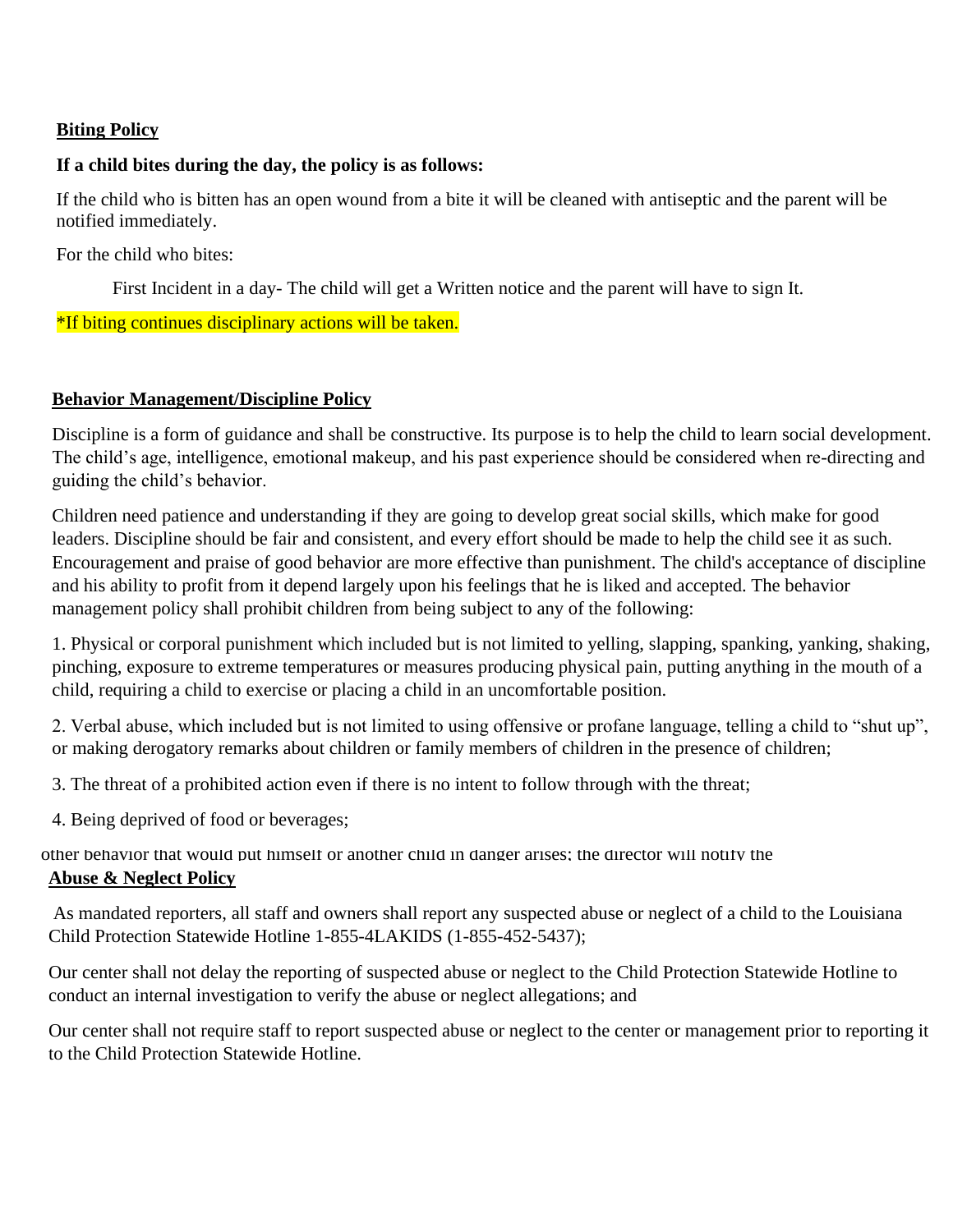# **Feeding Schedule**

We serve breakfast from 6:30 until 8:30 a.m. If your child arrives after 8:30 a.m. we will be unable to serve them breakfast, as the teacher in the kitchen must leave the kitchen to perform other duties. The children will be served lunch at approximately 11:00 a.m. The afternoon snack will begin at 2:30 P.M.

# **Nap Time Schedule**

Students will be nap at approximately 12:30 p.m.

# **Personal Belongings**

# **Please mark all belongings with your child's first and last name. This includes coats, jackets, extra change of clothes. The Center is not responsible for lost clothing.**

All preschool children will rest on cots that are provided by Beacon Light Learning Center. Parents may bring a blanket and pillow for their child at rest time. These will be sent home every Friday to be laundered. Please label these items before you bring them into the center.

**Please do not allow your child to bring food, gum, money, or toys to the center.**

# **Birthday Parties**

If your child wishes to celebrate his/her birthday here at the Center and you wish to bring cake, ice cream, favors, etc., we will be delighted. The birthday child, as well as the other children, enjoys these celebrations. Please check the number of children in your child's class and bring STORE BOUGHT refreshments for that number. All children will celebrate their parties at 2:30 p.m.

# **Visitors**

We request that all visiting times to the Center be coordinated with our supervised program. We prefer that the children are not disturbed during their lunch and naptime. However, parents are welcome at all times. We have an open-door policy. Consultations are available upon request.

# **Third-Party Release**

Beacon Light Learning Center must have written notice from the parents authorizing the release of your child to someone other than yourself. If we do not have written notice from you, your child will not be released. We are unable to release a child through verbal authorization.

# **Water Activities**

All water activities that children participate in meeting the guidelines of the Type III Regulations for our center. The type of water activity that the center participates in is posted at the center.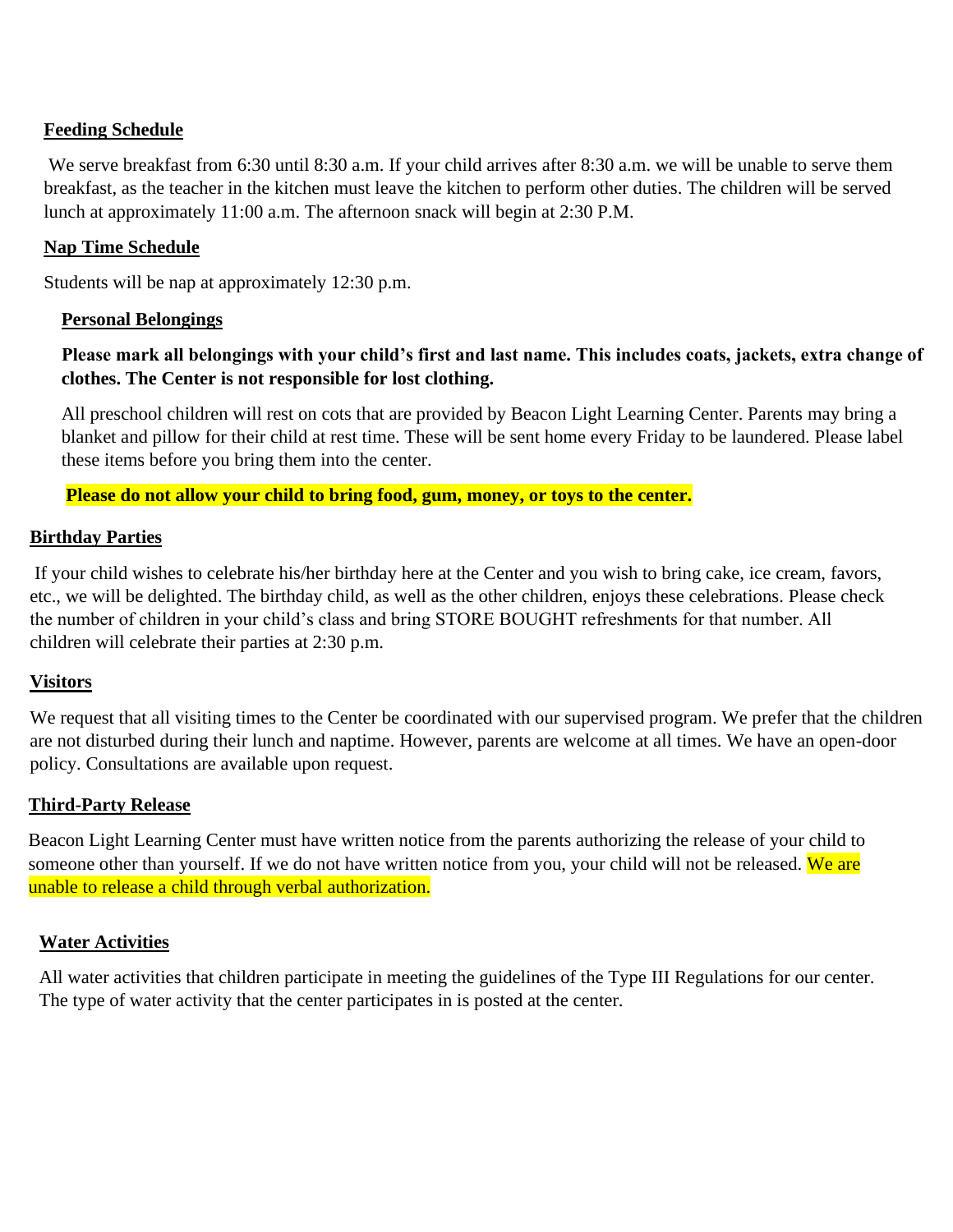# **Parental Compliant Procedure**

At Beacon Light Learning Center, we strive to provide the best possible care for your child while they are with us. If you ever have any questions or concerns, please feel free to discuss your concerns with the director, Nicole Alex. If necessary, please call the owner, Iris J. Williams, at 225-470-0196. We desire that you feel comfortable and secure about your child's care and we will attend to your needs.

Our Center is governed by the Department of Social Services – Louisiana Department of Education. Their number is 1-877-453-2721/ (225)342-9905. They are available to answer questions or concerns if we have failed to satisfy you. Beacon Light Learning Center has an open-door policy. You may visit your child at the center during opening hours.

# **Confidentiality**

The center shall maintain the confidentiality of all children's records. Children's records will not be released without your written informed consent. Pictures of the children are often used in our preschool program for instructional as well as decorative purposes. We will not release your child's photograph without your written informed consent.

#### **Parental Involvement Policy**

Thought out the year we will be offering parental involvement opportunities which may include but are not limited to,

| 1. Breakfast with mom | 2. Donuts with dad  |
|-----------------------|---------------------|
| 3. Thanksgiving       | 4. Christmas Feasts |

5. Graduation program

# **Electronic Device Policy**

Our Electronic Device policy provides that all activities involving electronic devices, including but not limited to television, movies, games, videos, computers, and handheld electronic devices, shall adhere to the following limitations:

a. Electronic device activities for children under age two are prohibited;

b. Time allowed for electronic device activities for children ages 2 and above shall not exceed 2 hours per day.

# **Computer Practices Policy**

It is required that all computers that allow internet access to children must be equipped with monitoring or filtering software that limits access by the children to inappropriate websites, e-mail, and instant messaging.

# **Programs, Movies, and Video Games Policy**

a. Programs, movies, and video games with violent or adult content, including but not limited to soap operas, television news, and sports programs aimed at audiences other than children, shall not be permitted in the presence of children.

b. All television, video, DVD, or another programming shall be suitable for the youngest child present.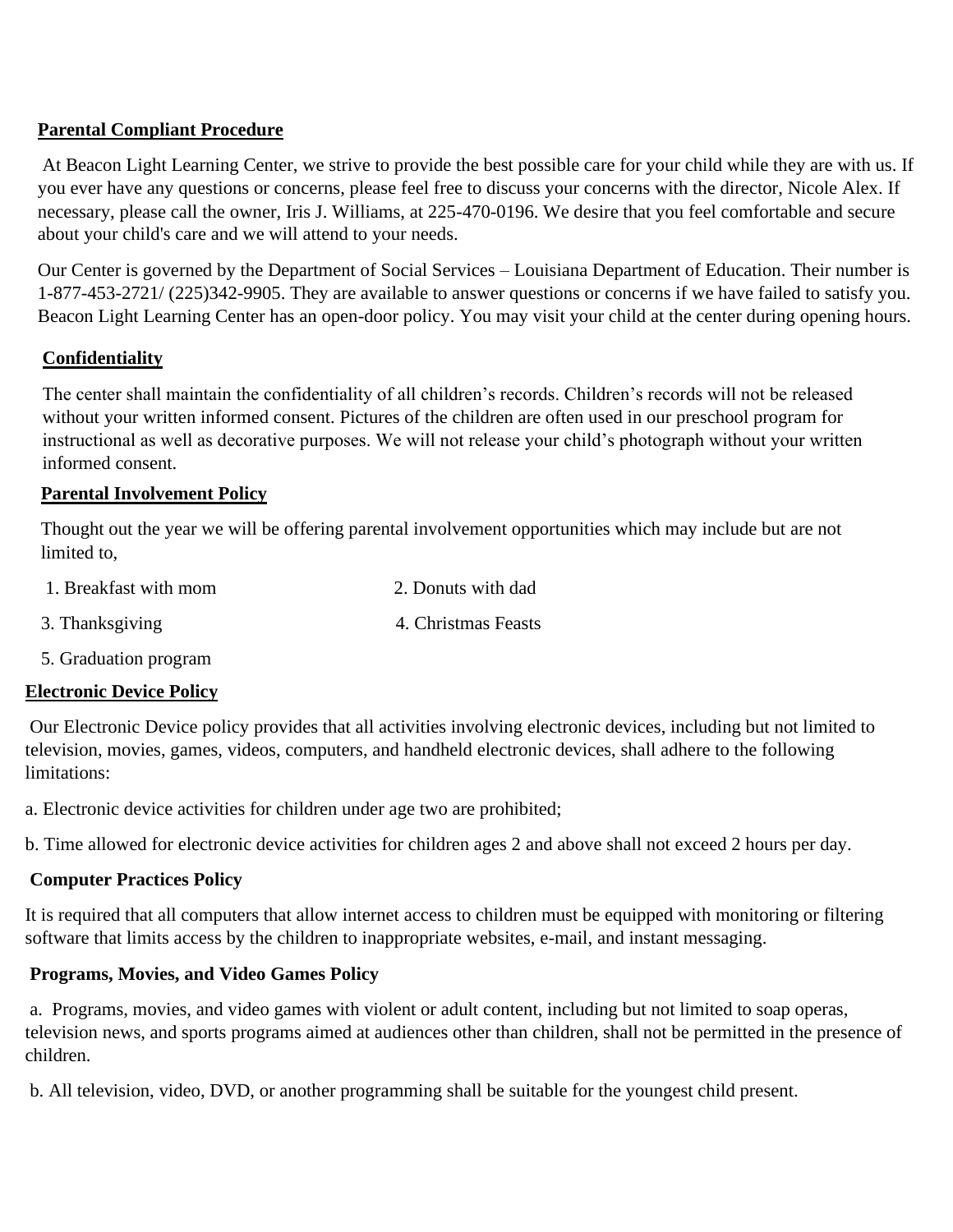# **Illnesses**

The center is a place for well children, so please do not send your child when he/she is sick or has signs of a contagious illness. Children with the following illnesses or symptoms shall be excluded from the center based on the potential spreading of the illness. \*(For example Pink eye, Flu, Diarrhea, Fever, Chickenpox, and Head lice.)

If a child becomes ill during the day, they shall be placed in isolation until a parent or designated person has been consulted. The parent will have to make arrangements to pick up the child. If your child has a contagious illness, we reserve the right to require a doctor's excuse before readmission to the center. **The child must stay at home the next day when they are sent home sick unless we receive a doctor's clearance stating that the child is not contagious.** Parents are requested to report any illness immediately to the director or assistant director for the protection of the other children.

#### **Accidents**

In case of an accident, a child's parent will be notified immediately so the parent can take the child to his/her doctor. If we cannot locate either parent, we will call 911; or in severe cases, the child will be taken to the Emergency Room.

#### **Emergency Closures**

In the event we encounter an emergency such as bad weather conditions (Hurricanes, Tornadoes, Tropical Storms, etc.), power outages, hazardous road conditions, etc., we will close the center for the safety of the children and teachers. We will try to alert parents in the event of closure.

If we close the center, we will leave a message on our website or you may check our voice mail to inform parents. If we need to close during regular hours of operation, we will try to notify parents as soon as possible if our phone lines are working properly. If you suspect we are going to close the center, listen to the radio or television or check our

#### **Emergency Plans**

A written plan is provided to all employees at the beginning of employment.

Fire Plan – The Fire Plan is activated by the automatic fire alarm system. Each teacher will bring a clipboard with roll and master records. They shall follow the fire escape plan posted in his or her room, bringing the children to the backyard fence near the gate for easy access. The teacher will take roll. The director will call 911 and check all rooms.

Building Evacuation Plan – The Building Evacuation Plan is activated by the fire alarm or verbal communication by the office staff from room to room. Everyone proceeds as quickly as possible away from the building.

Flood – The staff will listen to the weather reports. If time permits, we will contact parents to pick up the children. If severe flooding occurs, we will get the children to the highest point possible using tabletops or roofs if necessary.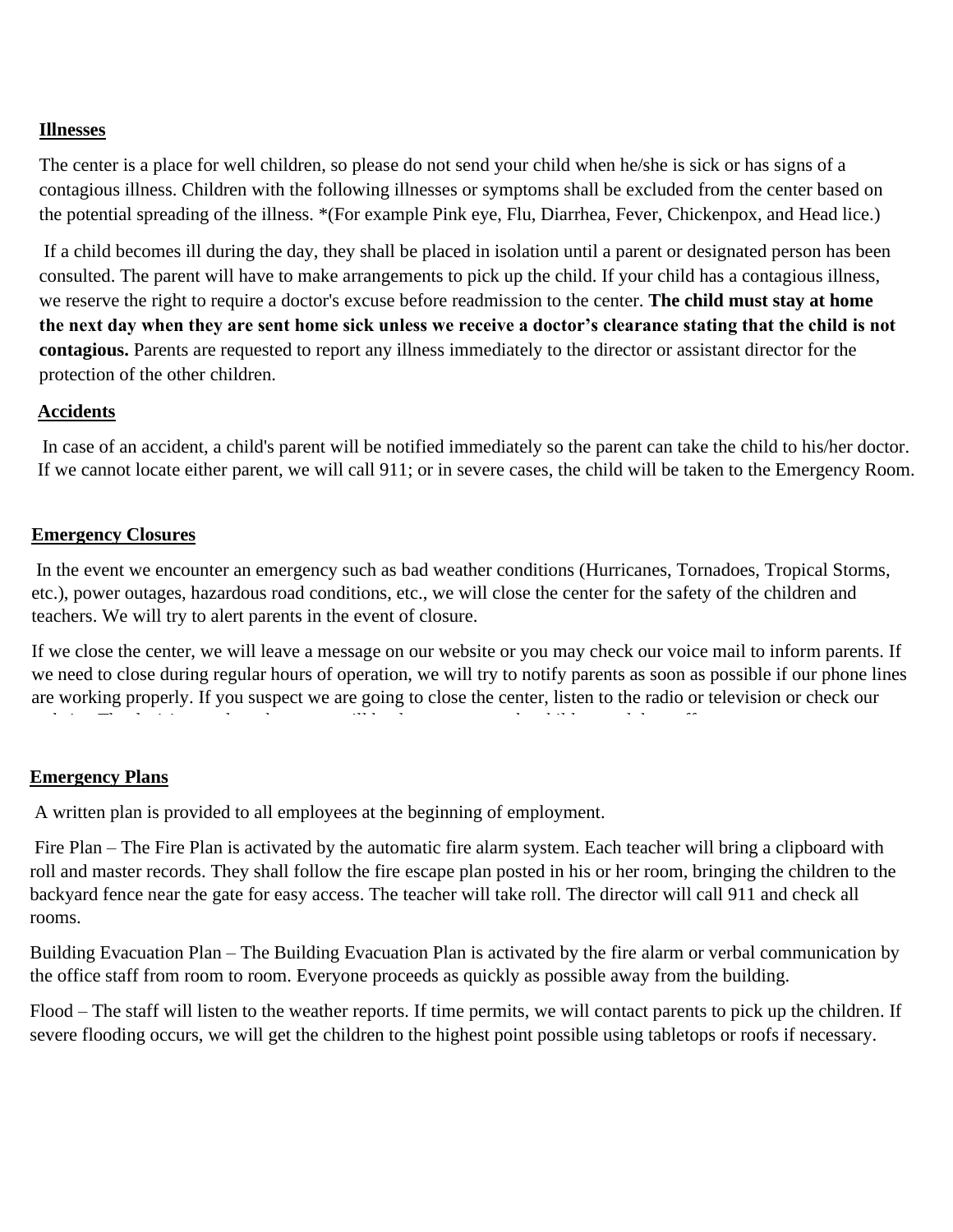# OFF-SITE ACTIVITIES POLICY

During the school year, your child/children may have to take a field trip from the center. This may or may not be associated with the curriculum. You will be notified at least one week in advance of the scheduled field trip. When taking field trips the children are transported in the daycare vans. A cell phone is always carried in the vans in case of emergencies.

\*\*Child/staff ratios are enforced in or out of the center.

Note: Our school-agers will be given a schedule of field trips for the summer.

IF your child misbehaves on any field trip, you will be notified. Depending on the severity of the conduct, your child may not be able to attend the next scheduled field trip.

If a field trip requires a fee payment, the parent will be notified, and the fee must be paid by the due date. Also, a permission form must be signed by the parent. If payment is not made or a permission slip is not signed, then we must assume that your child will not be attending the field trip.

# **COMMUNITY RESOURCES**

| 1-877-252-2447<br>http://www.lachip.org/ |
|------------------------------------------|
| 1-800-690-9098                           |
| http://www.dss.state.la.us/              |
| 1-800-772-1213                           |
| 225-923-8100                             |
| 1-888-524-3578                           |
| 1-504-568-5055                           |
|                                          |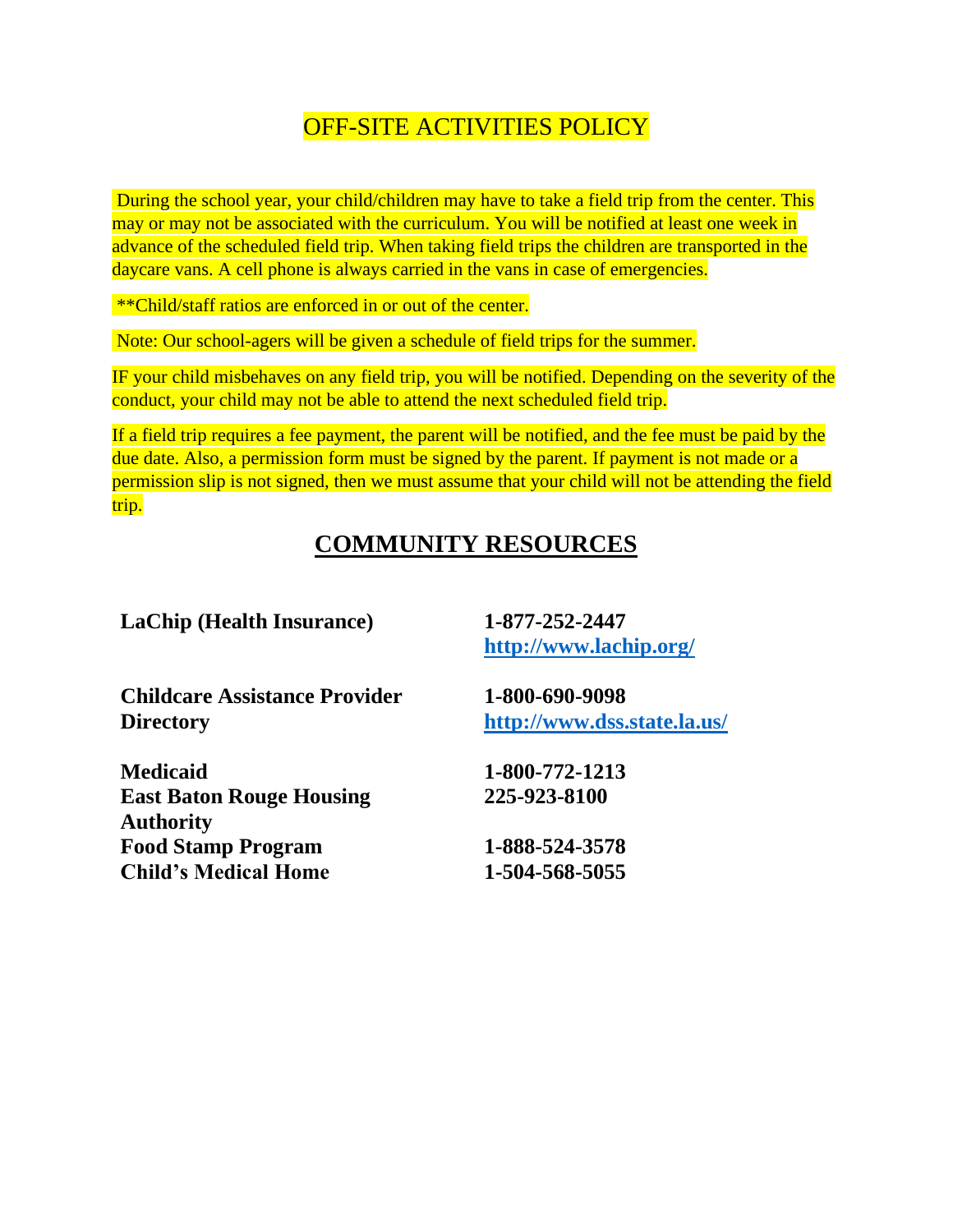# **Beacon Light Learning Center, LCC**

# **Enrollment Form**

|                                                                                  | Guardian #1 Name ________________________Guardian #2 Name ______________________ |  |  |
|----------------------------------------------------------------------------------|----------------------------------------------------------------------------------|--|--|
|                                                                                  |                                                                                  |  |  |
|                                                                                  |                                                                                  |  |  |
| City_______________________State_____ Zip Code__________________________________ |                                                                                  |  |  |
|                                                                                  |                                                                                  |  |  |
|                                                                                  |                                                                                  |  |  |
|                                                                                  |                                                                                  |  |  |
|                                                                                  |                                                                                  |  |  |
| Person with Whom Child Lives <b>Exercísies Security</b> 2014 12:38:39            |                                                                                  |  |  |
|                                                                                  |                                                                                  |  |  |
|                                                                                  |                                                                                  |  |  |
| Individuals to Contact in Case of Emergency:                                     |                                                                                  |  |  |
|                                                                                  |                                                                                  |  |  |
|                                                                                  |                                                                                  |  |  |
|                                                                                  |                                                                                  |  |  |
| Does Your Child Have Any Food Allergies? Yes No Any Other Allergies? Yes No      |                                                                                  |  |  |
| Does Your Child Have Any Dietary Restrictions? Yes No                            |                                                                                  |  |  |
| Any Difficulties or Disabilities? Yes No                                         |                                                                                  |  |  |
| Please Explain Any "Yes" Answer                                                  |                                                                                  |  |  |
|                                                                                  |                                                                                  |  |  |

#### I AUTHORIZE THIS FACILITY TO CARE FOR MY CHILD DURING THE TIME HE/SHE IS IN THE FACILITY OR PARTICIPATING IN A FACILITY SPONSORED FIELD TRIP AND TO ADMINISTER AND/OR OBTAIN EMERGENCY MEDICAL TREATMENT FOR MY CHILD IN THE EVENT THAT I CAN NOT BE REACHED

Date: \_\_\_\_\_\_\_\_\_\_\_\_\_\_ Signature of Parent/Guardian\_\_\_\_\_\_\_\_\_\_\_\_\_\_\_\_\_\_\_\_\_\_\_\_\_\_\_\_\_\_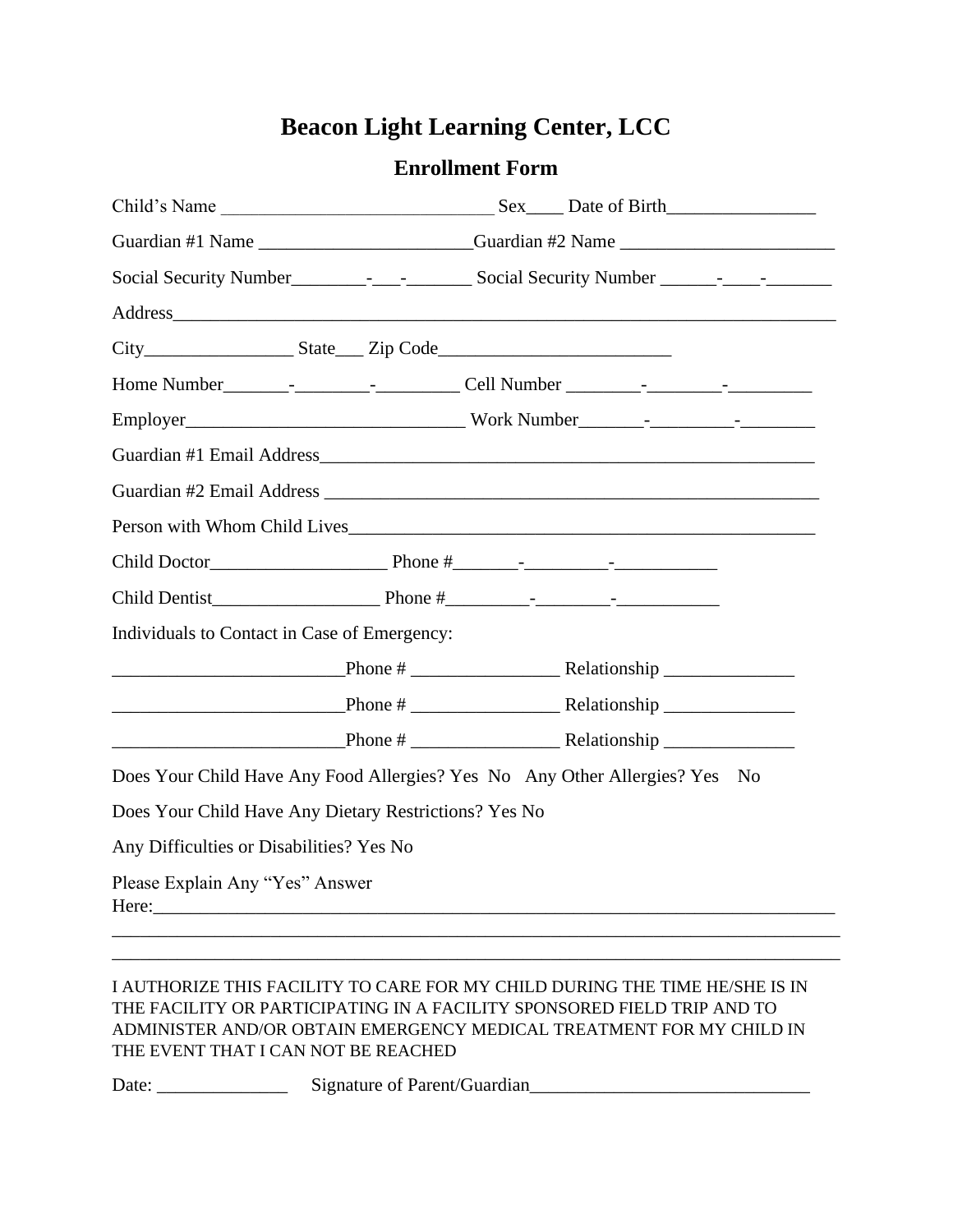# **Beacon Light Learning Center, LCC**

# **Child Pick Up List**

# **Third-Party release: My child has permission to be released to the following individuals**

**Name Relationship Phone Number** 

| 1.               |  |                |  |
|------------------|--|----------------|--|
| 2.               |  |                |  |
| 3.               |  |                |  |
| $\overline{4}$ . |  |                |  |
| 5.               |  |                |  |
| 6.               |  |                |  |
| 7.               |  |                |  |
| 8.               |  |                |  |
|                  |  | $\ddot{\cdot}$ |  |

**Anyone not on this pick-up list will not be allowed to take your child unless we have written notice.**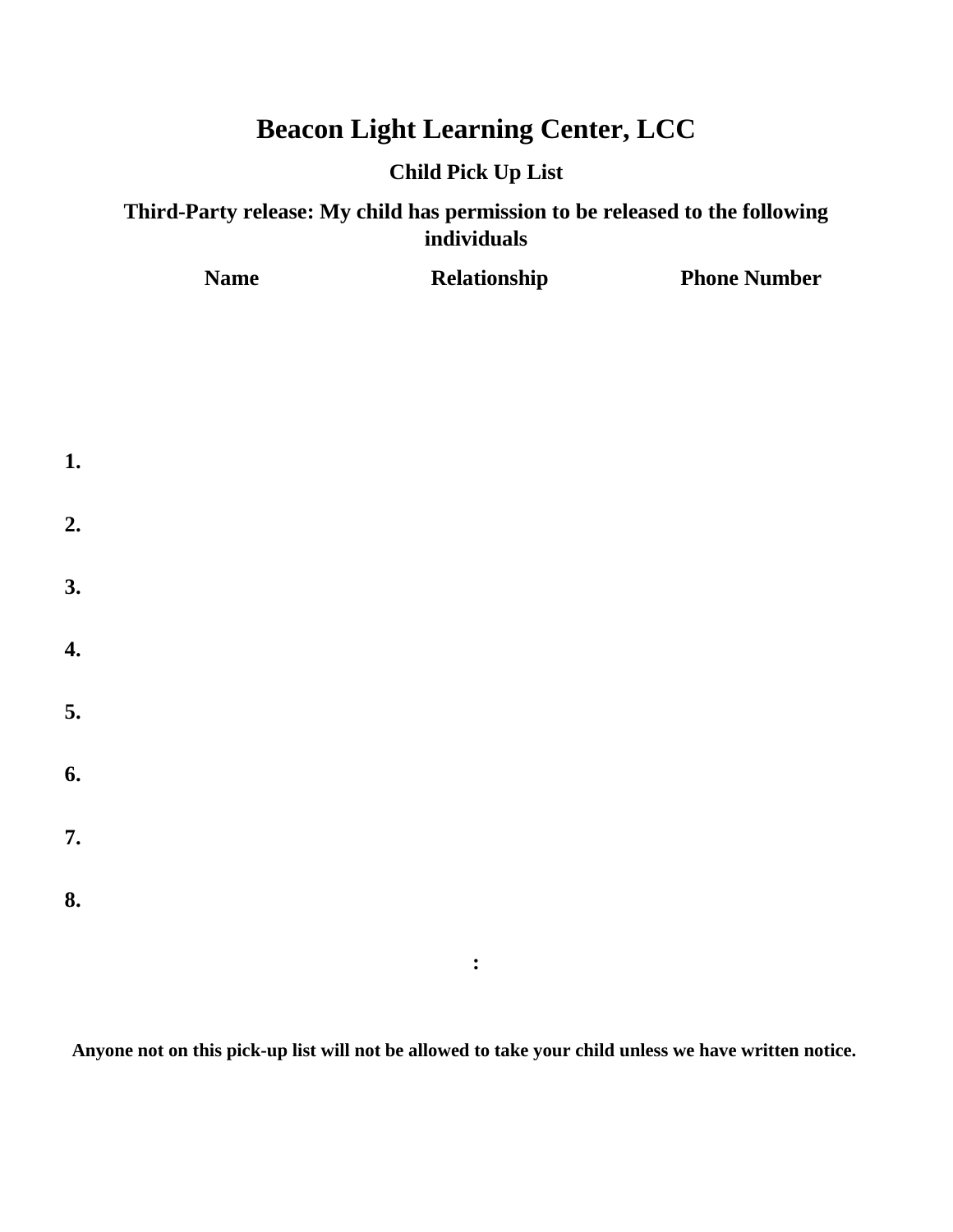# **Beacon Light Learning Center, LCC Financial Policy**

# **Registration Fees**

A registration fee of \$75.00 per child is due at the time of enrollment. A curriculum fee of \$75.00 is due at enrollment and every year thereafter for children ages birth through Pre-K classes.

# **Tuition**

Tuition is \$\_\_\_\_\_\_\_ per week for your family. Tuition is due and payable in advance on Monday. If Tuition is not received by the close of business Monday, a \$25.00 fee will be levied. If accounts are not paid within the week after it is due your child will not be accepted into the center the following week.

# **Payments**

Tuition is payable by money order, or debit/credit card.

# **Late Fees**

The closing hour is promptly at 5:30 p.m. A late charge after 5:35 p.m. is \$15.00.

# **Holidays**

The Center will be closed on the following holidays:

| New Year's Day             | Memorial Day     | Friday After Thanksgiving |
|----------------------------|------------------|---------------------------|
| Martin Luther King Jr. Day | July 4th         | Christmas Eve             |
| Mardi Gras                 | Labor Day        | Christmas Day             |
| Good Friday                | Thanksgiving Day | New Year's Eve            |
|                            |                  |                           |

\*1 week off for Professional Development for Teachers

If the holiday falls on a Saturday or a Sunday, we will either take the holiday the week before or the week after. Holidays may be adjusted to coincide with the state holidays. No tuition adjustment can be made for holidays or illness. Our vacation plan allows one (1) week vacation after being enrolled full-time for six (12) consecutive months.

# **Field Trips**

If a field trip requires a fee payment, the parent is responsible for paying the fee prior to the date of the field trip. If the fee is not paid, we will assume you do not want your child to go.

# *I HAVE READ AND UNDERSTAND THE ABOVE INFORMATION AS WELL AS THE "POLICIES AND PROCEDURES FOR BEACON LIGHT LEARNING CENTER" AND AGREE TO ABIDE BY THE TERMS AS STATED.*

**\_\_\_\_\_\_\_\_\_\_\_\_\_\_\_\_\_\_ \_\_\_\_\_\_\_\_\_\_\_\_\_\_\_\_\_\_\_\_\_\_\_\_\_\_\_\_\_\_\_\_\_\_\_\_\_\_\_\_**

# **DATE** SIGNATURE OF PARENT/GUARDIAN